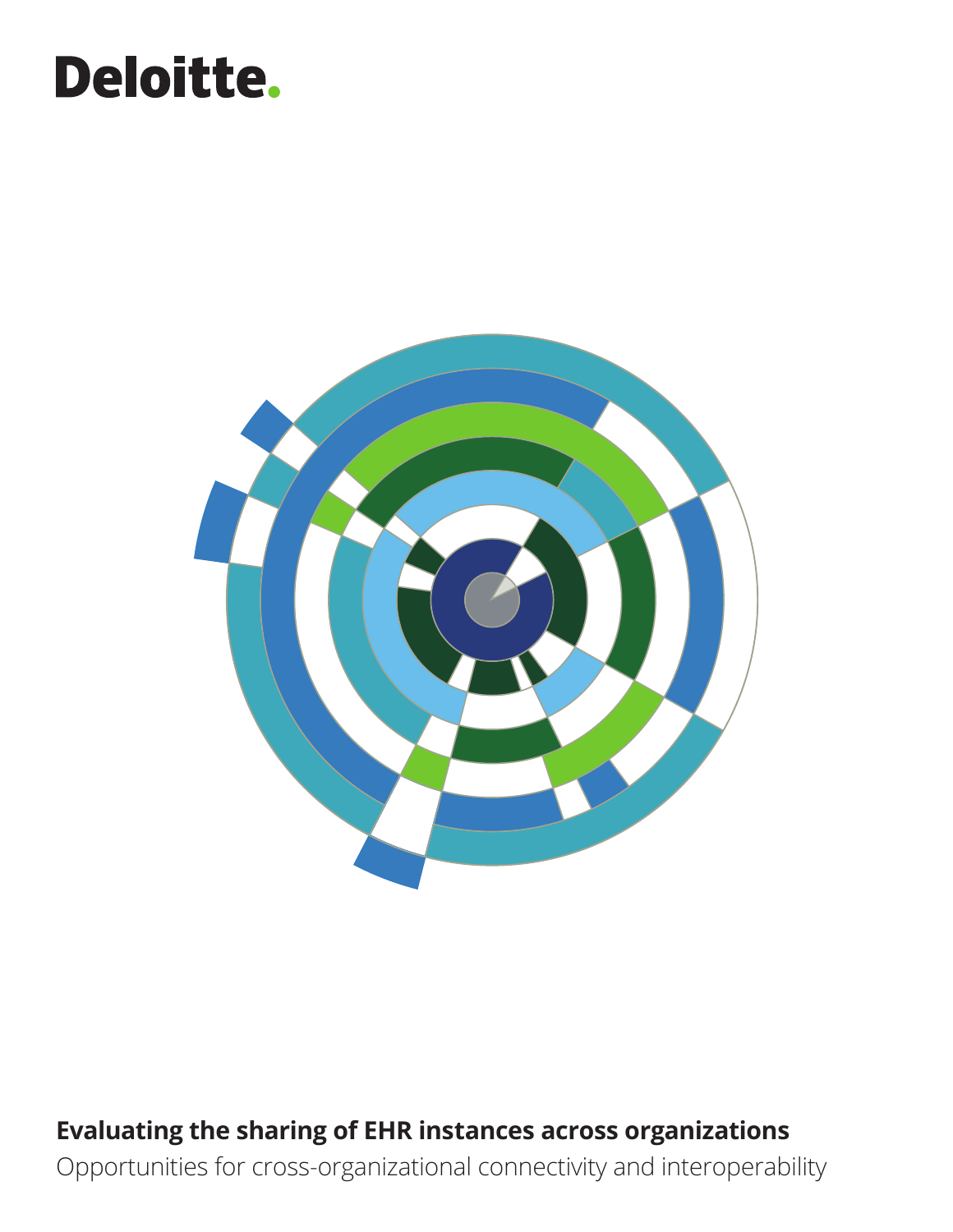### What's at stake?

#### **Implementing a modernized EHR**

Many drivers have spurred significant investment in the implementation of electronic health records (EHRs) over the past decade. Among these are legislation, such as the Affordable Care Act (ACA) and the Medicare Access and CHIP Reauthorization Act (MACRA), user expectations, merger & acquisition (M&A) activity, and cost containment. Large and complex health care provider organizations have led the way with these implementations, often making significant financial and other resource investments over an extended period of time. For large, distributed organizations, Total Costs of Ownership (TCOs) for EHR implementations in the range of \$150M to \$500M or higher are common. The complexity of these implementations frequently requires organizations to invest resources for 18 to 24 months or longer.

Smaller and mid-tier community hospitals are now exploring options to either initially implement or modernize an existing EHR platform. Many are resource constrained and therefore seeking creative and costeffective implementation models.

#### **Adopting an EHR instance**

One way for such organizations to accomplish their goals within an abbreviated timeline and with reduced financial burden is to join an existing EHR instance owned and operated by another organization. Embracing an existing EHR platform that is working well in another organization allows for rapid co-opting of leading practice clinical content, such as order sets, documentation templates, and decision support. It also provides demonstrably successful organizational workflows and the consolidation of shared technical services such as infrastructure hosting, application configuration and integration, and application enhancements, as well as

ongoing support. The appeal of adopting another organization's instance also includes potential enhancement of interoperability and improved clinical outcomes (in an environment trending towards accountable care) due to improved coordination of care and population health management. In many markets, sharing an EHR instance between a community hospital and a larger facility may result in improved patient satisfaction as access and coordination of care are improved. For clinicians, the shared platform promotes seamless access to patient information and facilitates communication between care providers.

While benefits exist, sharing an EHR instance also poses organizational and cultural challenges. A frequently cited concern is loss of autonomy over specific clinical content and workflows that the smaller provider organization may have in its legacy systems. This may result in resistance to adoption and change by clinical providers, unless they are engaged in a meaningful manner from the beginning. Other concerns include ongoing governance, data security, and ownership. Questions such as, "Will there be a joint data governance operating model for decision making in the long run?," "Will all patient data be shared across both organizations?" and "Who has the ability to view shared patient data?" need to be addressed early during the planning stage, and well before the implementation begins.

Establishing the right implementation strategy for a shared instance approach can promote regional integration, cross-organizational connectivity, and interoperability. Other benefits may include improved management of accountable care organization (ACO) needs and the ability to support population health related initiatives and reporting needs.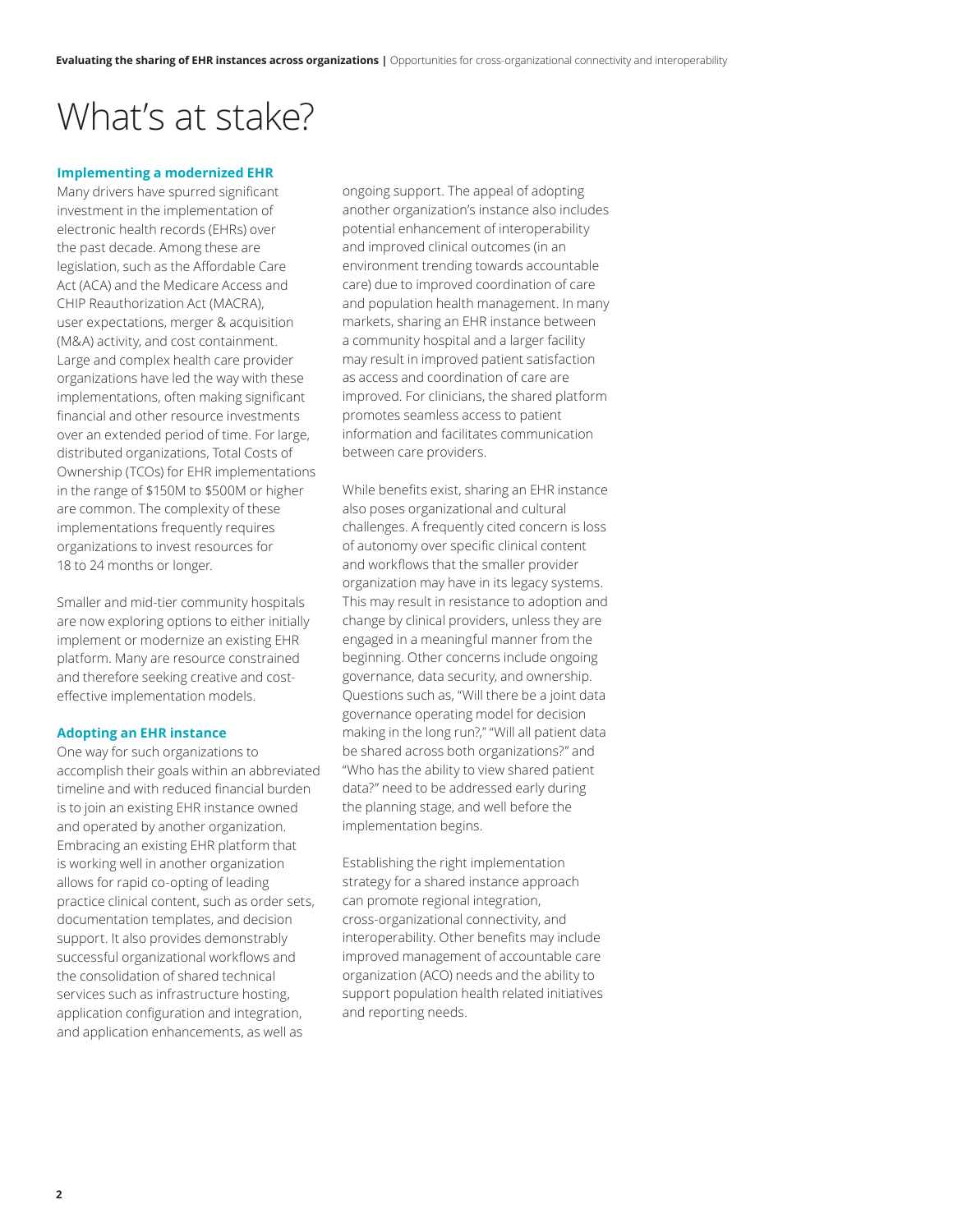## Our take

#### **Hosting across organizations**

As the market has matured, organizational leaders now have several implementation offerings to consider:

- 1. On-premise, self-hosted
- 2. Vendor hosted
- 3. Other health care provider organization hosted

While on-premise, self-hosting has been the most common approach to date, it requires the greatest investments on multiple fronts: technology infrastructure, resource requirements, application configuration, interface development, testing, training, and change management.

Approaches such as vendor hosting and other health care provider hosting have proven to be effective alternatives that may reduce the cost of implementation while increasing enterprise-wide application deployment speed. Careful planning for the foundational setup for each organization comprising the shared EHR solution is critical. This requires a proper understanding of each entity's organizational structure and revenue locations including the specialty-specific departments. Although the focus is on establishing a long-term hosting relationship, it is important to carefully consider several key factors in case the organizations eventually part ways from a shared instance. These factors include the enterprise governance, legal agreements, and the foundational setup whether evaluating the vendor hosted or other health care provider organization hosted options.

Many of the larger EHR vendors offer hosting services for their underlying technical infrastructure. This approach may result in cost savings across both hardware and resource needs, as the EHR vendor can provide internal expertise to manage the technical infrastructure. Key negotiation points should include monthly/annual fees, licensing, support hours/fees, and Service Level Agreements (SLAs).

Another approach some health care providers are considering is an opportunity to monetize their EHR infrastructure and resources by providing hosting services to other organizations that have not yet implemented their own EHR. To determine the feasibility and benefits of pursuing a hosting strategy using the EHR of another health care provider, the "purchasing" organization will need to establish qualitative and quantitative assessment criteria in order to evaluate potential hosting partners.

#### **Figure 1.** Shared data governance

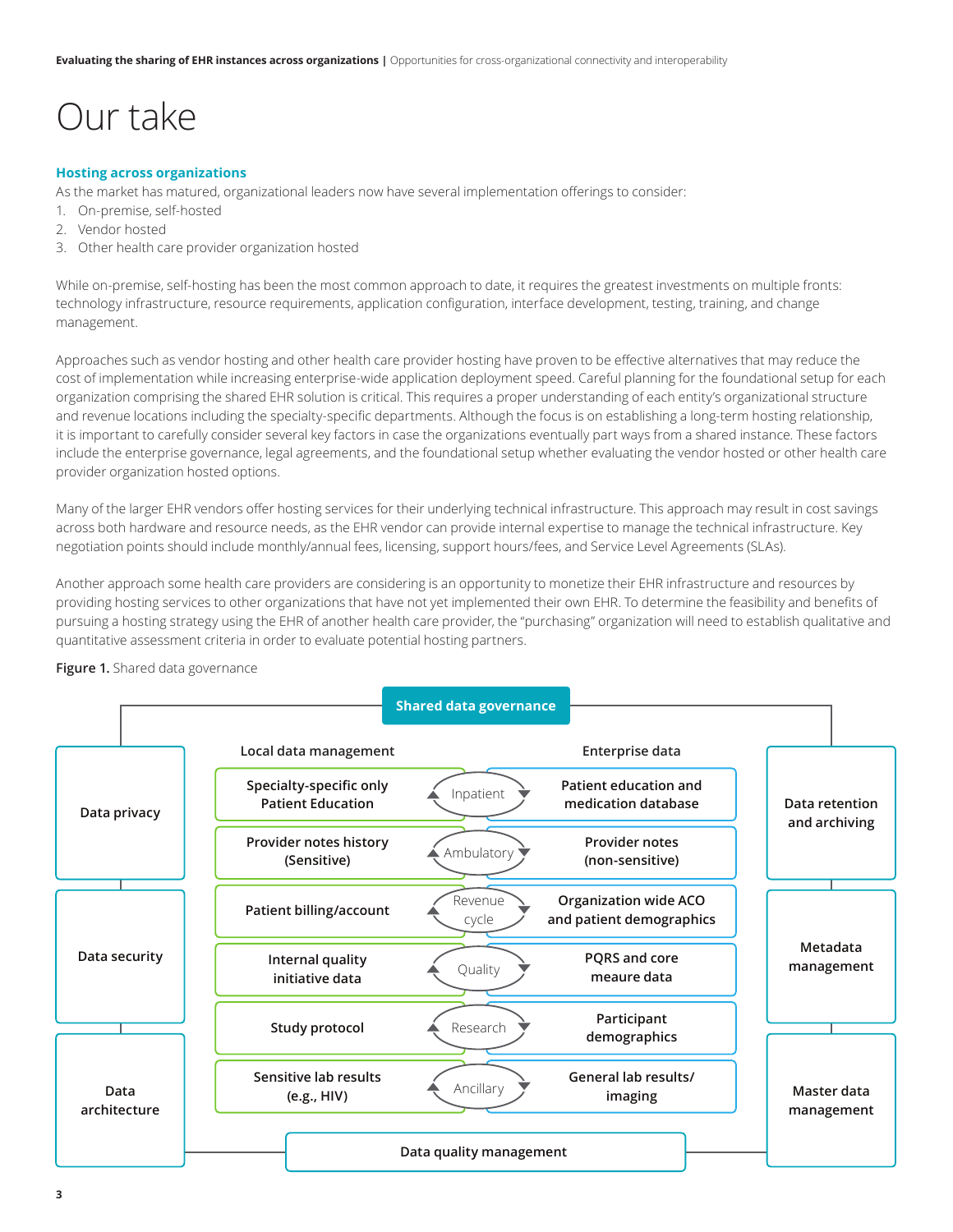While each organization considering a shared EHR solution may have different objectives and requirements that influence their decision making, there are several evaluation criteria to help assess organizational fit.

#### **Data governance across organizations**

Governance and the decision-making approach to address ongoing development and enhancements are critical issues, as there may be competing needs and differing viewpoints depending upon the health care organizations' scope of services and specialties.

Additional areas that bear careful consideration are data ownership, security, and privacy as a shared implementation model adds additional complexity to data governance, since data created by one organization is hosted/managed by another. This will require defining what data is owned and shared across the organizations and striking the right balance between restricting access (security) and sharing of data (privacy).

A federated data governance model involves standards and guidelines agreed to by both organizations and provides flexibility for localized groups to access data for their respective operational and analytics needs. There are many challenges and benefits related to the implementation of an EHR application suite, and thoughtful attention to data governance can result in benefits accruing appropriately to all involved organizations.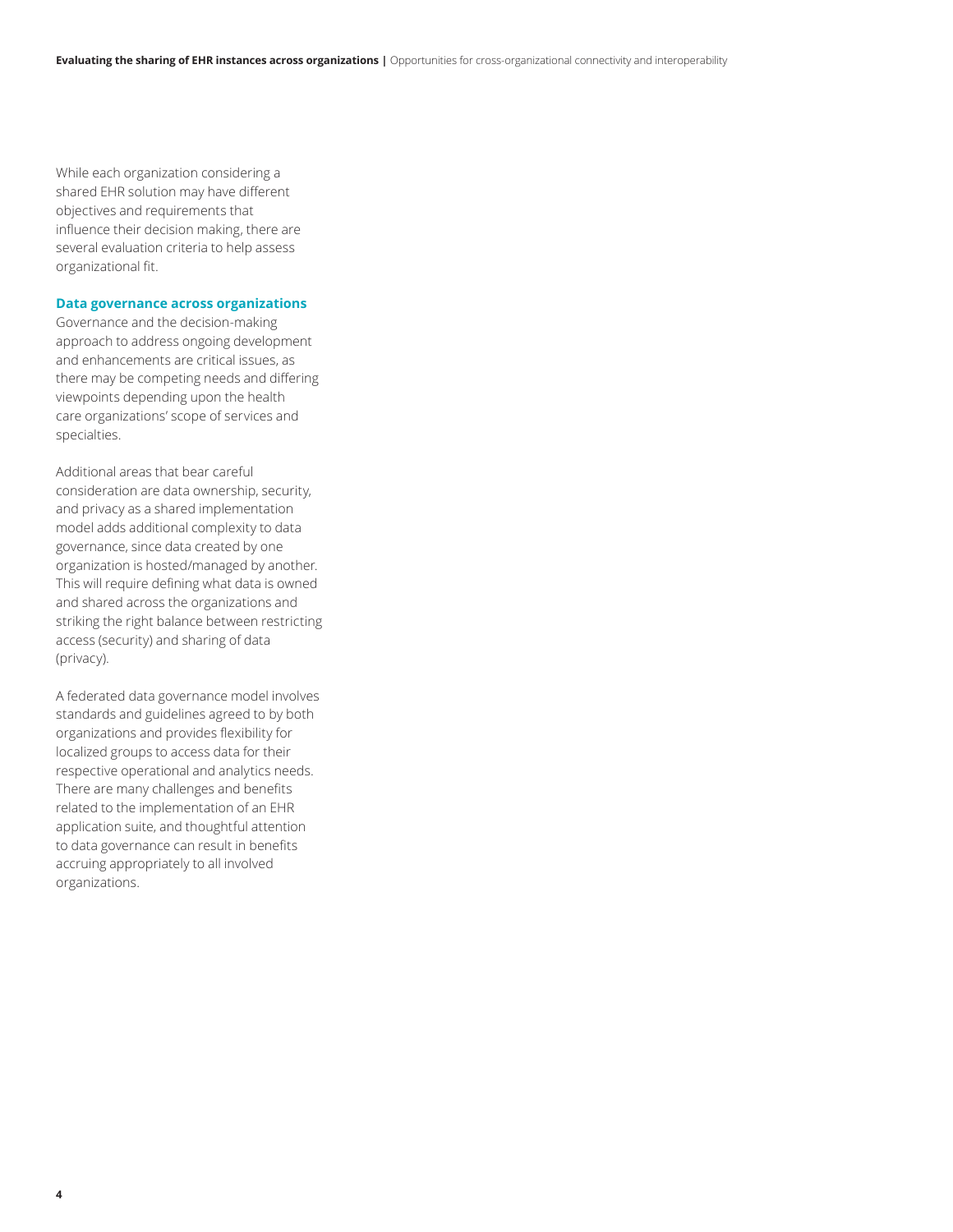## The path forward

#### **Considerations for sharing EHR instances**

Validating the feasibility and value of a shared EHR instance can be challenging. There are multiple considerations for both the hosting and hosted organizations. These considerations will help define the viability of an organizational partnership and may provide a blueprint for successful cooperation in other ventures, or a sobering lesson in marketplace competition.

#### **Framework for assessing instance sharing**

Supporting an assessment of the organization's needs and opportunities requires an evaluation framework which focuses on core operational and technical issues.

Evaluative criteria in such a framework should encompass four categories:

- **•** Host viability decision criteria
- **•** Operational system design requirements
- **•** Implementation timing
- **•** Vendor recommendations

#### **Host viability decision criteria**

Organizations should investigate financial, technical, and regulatory considerations in a hosting deliberation. What services should be included in addition to core EHR functions such as technical server support, help desk support, and training support? Addressing these issues will help organizations understand what additional offerings may need to be developed.

#### **Fiscal**

Financial considerations are at the core of the business case when considering a shared instance. Understanding the costs associated with hosting or being hosted is critical to the decision-making process. Labor, hardware, and software costs should all be considered. Labor costs in most cases will be less than implementing a separate instance because of a decreased duration to system delivery. Hardware and software costs will vary based on the current state of the organization's data center(s) and application mix.

Many organizations omit analyzing the tax implications of the arrangement and specifically the allocation of depreciation across the organizations. This analysis is important and should be included in the business case.

#### **Figure 2.** Assessment criteria



### **•** Strategic value

**•** Implementation cost

**•** IT infrastructure and scalability **•** Service level agreements **•** Ongoing support model **•** Collaboration history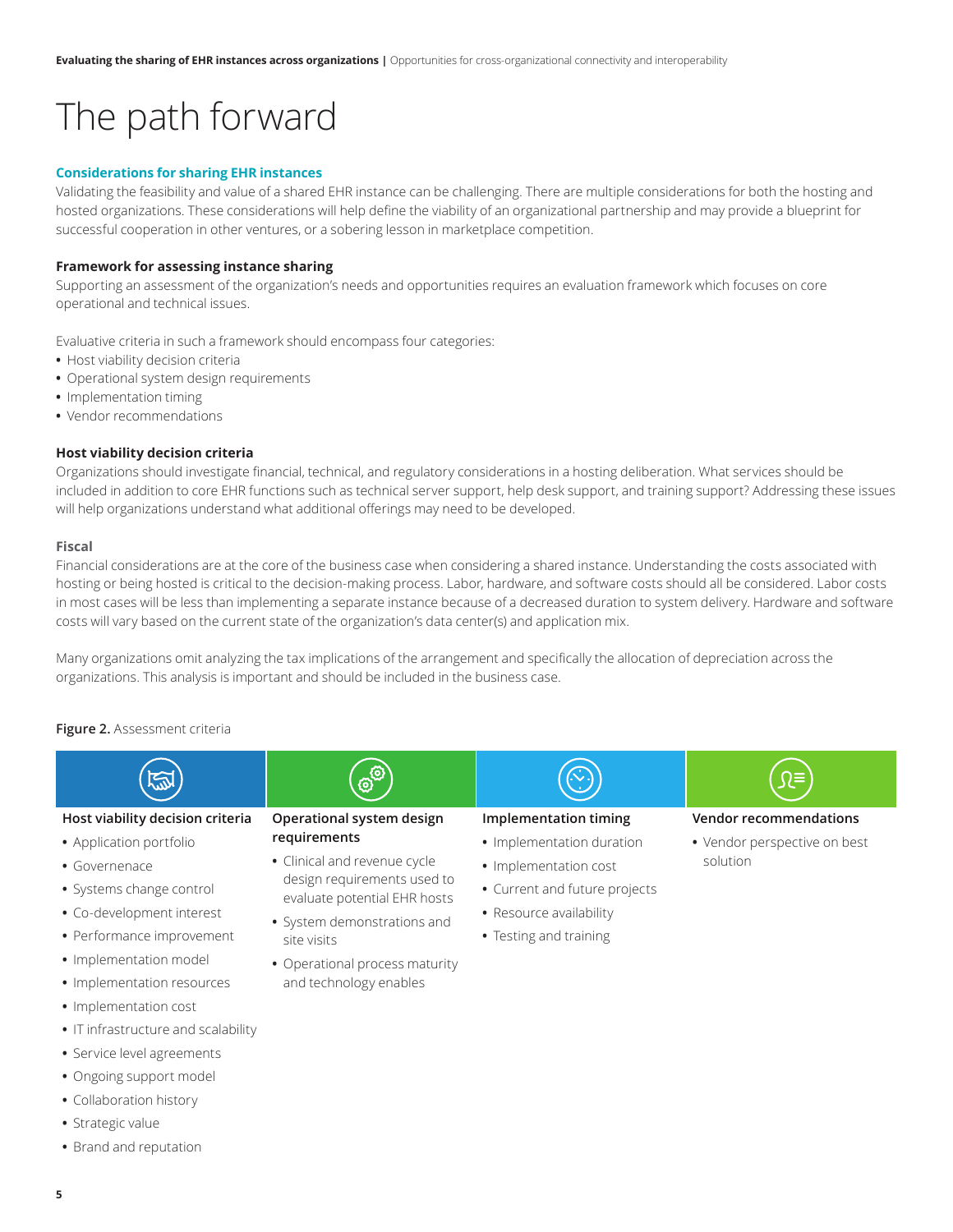#### **Technical**

Both organizations will have to work together to develop a technical solution that fits the goals of each organization. Outside of the technical requirements for hardware and software, organizations should work together to define a data privacy and security agreement. The hosted and hosting organizations should be confident their business financial and patient data privacy requirements are fulfilled under the agreement. Agreeing to data privacy and standardizing operations across the organizations will help improve the partnership between the two organizations. The application mix and agreed upon data sharing will help drive interoperability between the two organizations. The hosting organization will likely have multiple tools and processes that can be shared by the hosted organization in order to accelerate the implementation of a shared instance, and for long-term maintenance and support. For instance, the testing tools and test scripts, training materials, help desk procedures, change control algorithms, and release management processes provided by the hosting entity may be used by the hosted organization, thus reducing the time needed to independently develop materials in those areas.

#### **Regulatory**

Organizations need to evaluate regulatory requirements when participating in a shared instance partnership. Subsidies and overall program pricing must meet "fair market value" considerations, which are typically bounded by regulatory guidelines and market considerations.

Any agreement must account for unintended implications to networks of referrals and

patient information flow as it relates to meeting value-based care objectives in the context of state and federal ACA regulations.

#### **Operational system design requirements**

Both entities will need to evaluate the impact to their operations when determining fit for sharing instances. The workflows and common clinical content in a shared instance should be standardized, and this will impact operations. For example, an organization that will be hosted will need to have localized workflows for specialty services it provides, but will have to work with the hosting organization to develop a standard set of workflows that will be shared across both providers.

This is also true for content across both clinical and revenue cycle operations. Content such as order sets, clinical documentation, and coding guidelines should be standardized, and this has the potential to significantly impact current state operations at both organizations. An example would be standardizing physician documentation across the hosted and hosting organization by using the hosting organization's current content, with tailoring as necessary. These assets and additional assets that have been developed previously (e.g., test scripts and training materials) can help shorten the implementation timeline.

#### **Implementation timing**

Sharing an instance can help accelerate an organization's implementation timeline. With a shared instance, the hosted organization will be able to use standard content that is already built in the instance. Resourcing also becomes a less prominent issue, accelerating the implementation and reducing costs across the program.

Organizations will need to validate the duration, sequencing, and phasing of key activities. They will also need to consider enterprise-wide projects such as ongoing IT (e.g., infrastructure refreshes, system upgrades) and operational projects (e.g., evaluation of regulatory changes) that may impact the implementation. While developing the implementation timeline, it is also important to consider the staffing structure and requirements for support of post-implementation and optimization phases.

#### **Vendor recommendations**

Consulting with a vendor partner regarding instance sharing is critical to a shared arrangement being successful. Working with a vendor partner to identify technical requirements and licensing structure will help drive the exploratory phase of the potential hosting structure. Another key consideration is the scope of core applications from the vendor, including the third party applications and bolt-on systems that may be rationalized for IT cost effectiveness across the organizations sharing an instance.

Vendors have also been developing hosting services for organizations. These services can help organizations minimize their initial hardware and labor costs during implementation. Vendor hosting services also can help with shortening duration to scale for hosting another organization on an instance due to the experience and technical capabilities within the vendor services.

**Figure 3.** Timeline for evaluating shared instances

| Organization<br>strategy                                                                             | <b>Shared instance</b><br>options                                                                                           | <b>Fiscal analysis</b>                                                         | Operation and<br>techinical analysis                                                                                                           | <b>Decision</b>                                                 |
|------------------------------------------------------------------------------------------------------|-----------------------------------------------------------------------------------------------------------------------------|--------------------------------------------------------------------------------|------------------------------------------------------------------------------------------------------------------------------------------------|-----------------------------------------------------------------|
| • Mission, vision,<br>strategy of<br>organization<br>• Organizational patient<br>experience strategy | • Organization options<br>for hosting/hosted<br>• Vendor options for<br>hosting<br>• Traditional<br>implementation<br>model | • Duration and cost of<br>implementation<br>• Regulatory<br>• Tax implications | • Standardization goals<br>• Clinical content<br>• Performance<br>improvement/<br>transformation goals<br>• Data privacy<br>• Interoperability | • Finalized business<br>case and decision for<br>implementation |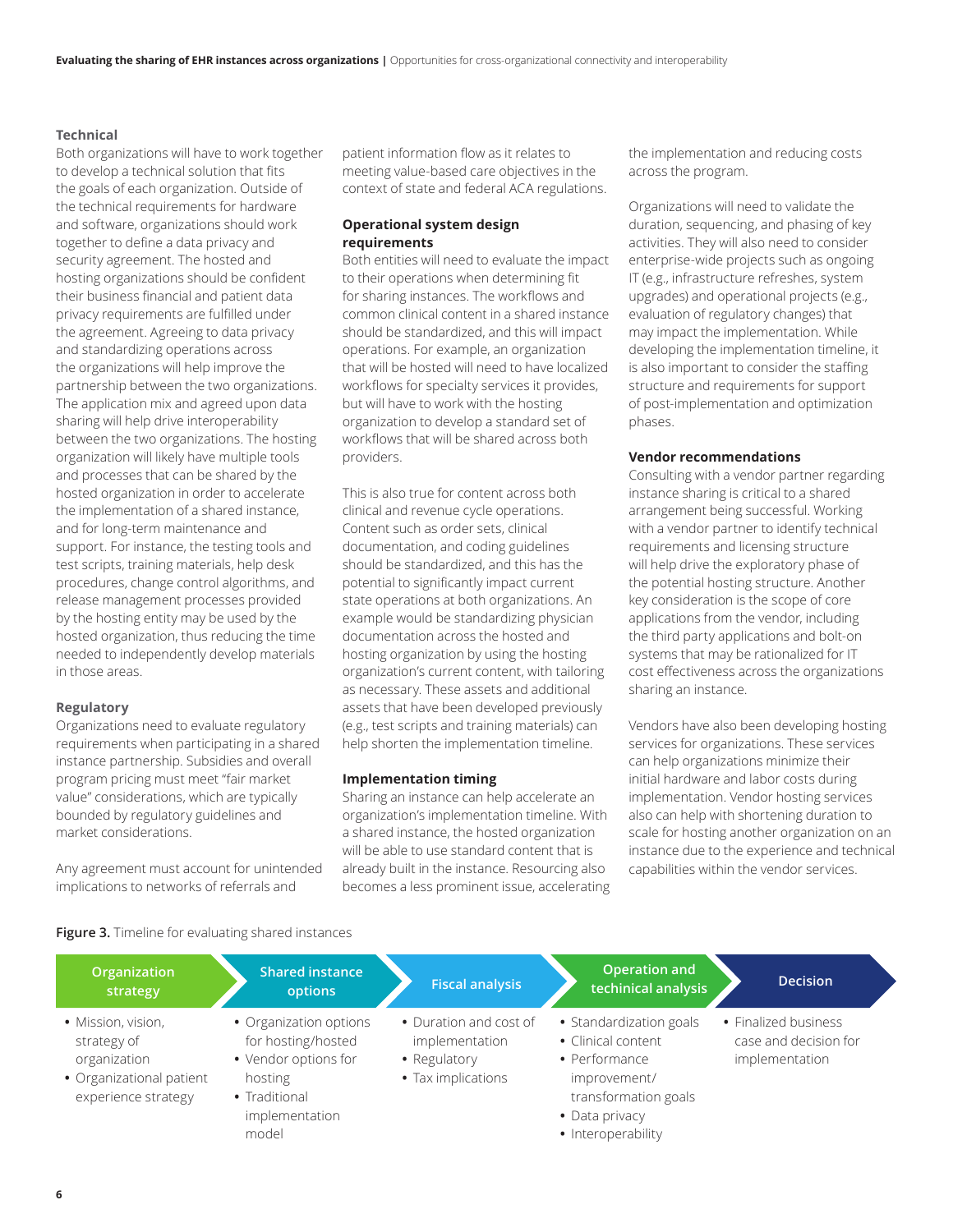### Case studies

#### **Bridging academic medical centers through shared instances**

Leading health care organizations are continuing to evaluate how their EHRs affect their operations and business. They are continuing to implement new EHRs to help grow their business and improve patient satisfaction across their health ecosystems. Recently, an Academic Medical Center (AMC) evaluated the need to implement a new EHR. It assessed two strategies for implementing a new system. The first option was to purchase the EHR directly from the vendor. The second was to partner with another academic medical center currently on the preferred platform.

The organization evaluated the primary drivers across both options for the new EHR instance, with the drivers aligned to the organization's strategic vision. The primary drivers the organization evaluated included:

- **•** Cost
- **•** Implementation duration
- **•** Regulatory
- **•** Organizational readiness
- **•** Technical

The AMC determined the best option to meet their goals would be partnering with another AMC to share an EHR instance. This option best positioned the organization to achieve the following objectives:

- **•** Reduction in implementation time and costs
- **•** Improved patient experience
- **•** Operational and transformation goals

#### **Growing an accountable care organization through the community practice ecosystem**

As organizations shift from fee-for-service to value-based care models, there is an increased need for community and as-yet unaffiliated physicians to be incorporated meaningfully into the organization's health care community. This was the issue at one of the largest ACOs in the country. The organization's goal was to make a transition in their operating model by strengthening their interaction with providers in their community.

The organization wanted to change the way it provided care for patients in the community through the following actions:

- **•** Design an ambulatory EHR instance that would be available to community providers outside of the organization
- **•** Change the way the organization interacts with community provider practices

Before implementing the program, it was important to develop clear objectives to ensure that the initiative met the goals of the organization. The organization worked with community practice leadership to define and develop the goals based on shared values and objectives, including:

- **•** Decrease costs to community practices
- **•** Improve quality of care
- **•** Enhance coordination across community providers

The organization introduced a successful pilot program after the design was completed using input from the community providers. To date the pilot has shown:

- **•** High adoption rates across the community practices
- **•** Improved patient care across the community care continuum
- **•** Advanced coordination of care and communication across the community

Organizations looking to expand collaboration and interoperability across their community providers should investigate opportunities to host shared ambulatory instances within the organizational ecosystem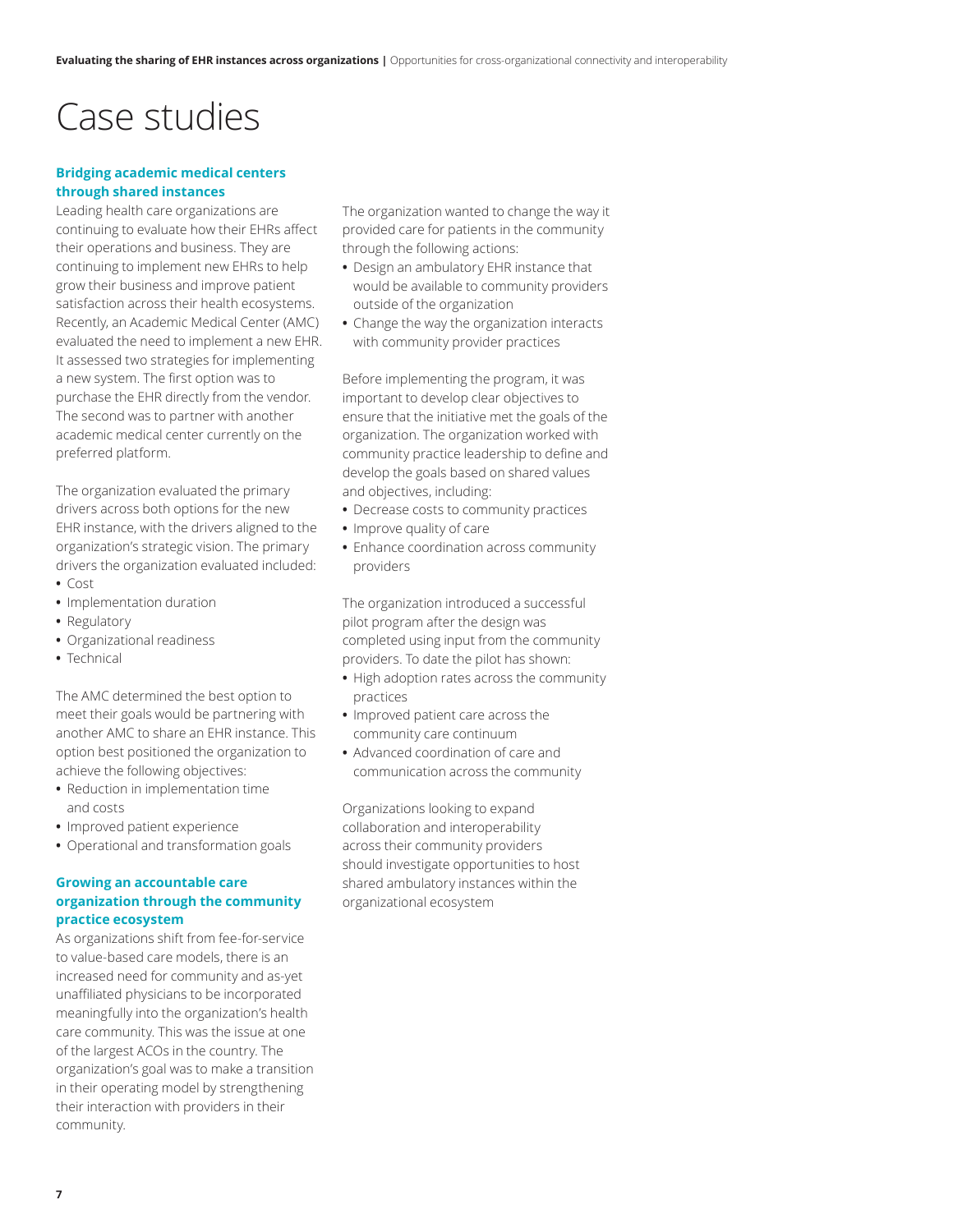## Bottom line

As technology costs continue to rise, it is becoming increasingly important to identify opportunities to increase the value of any investments in technology across the health care landscape. Sharing instances can provide significant value to small and large organizations and increase the potential opportunities for value-based care delivery in those communities.

EHR technology has improved over the past decade and vendors have been working to help facilitate alternative implementation models. Some of the key benefits of these arrangements have been decreased costs, improved interoperability, and an abbreviated implementation timeline.

Organizations are able to leverage their experience with EHR implementations and materials from prior implementations to reduce costs and durations of the implementation of the shared instance. An additional benefit for hosted organizations can be the realization of support benefits when partnering with a larger organization.

Before making a commitment to a shared instance, both entities need to critically evaluate multiple dimensions of any proposed arrangement to maximize potential for proper fit for their organizations. Both organizations will need to address financial, operational, technical, and regulatory considerations.

#### **Authors**

#### **Shaun Rangappa, MD**

Managing Director Deloitte Consulting LLP srangappa@deloitte.com

#### **Kelly Patrick**

Managing Director Deloitte Consulting LLP kpatrick@deloitte.com

#### **Minakshi Krishnan**

Senior Manager Deloitte Consulting LLP mikrishnan@deloitte.com

#### **Imran Chaugule**

Manager Deloitte Consulting LLP ichaugule@deloitte.com

### *Instant insights*:

Solving your most pressing business challenges starts with knowing the landscape. Instant insights offers you a digest of vital knowledge and practical steps you can take now.